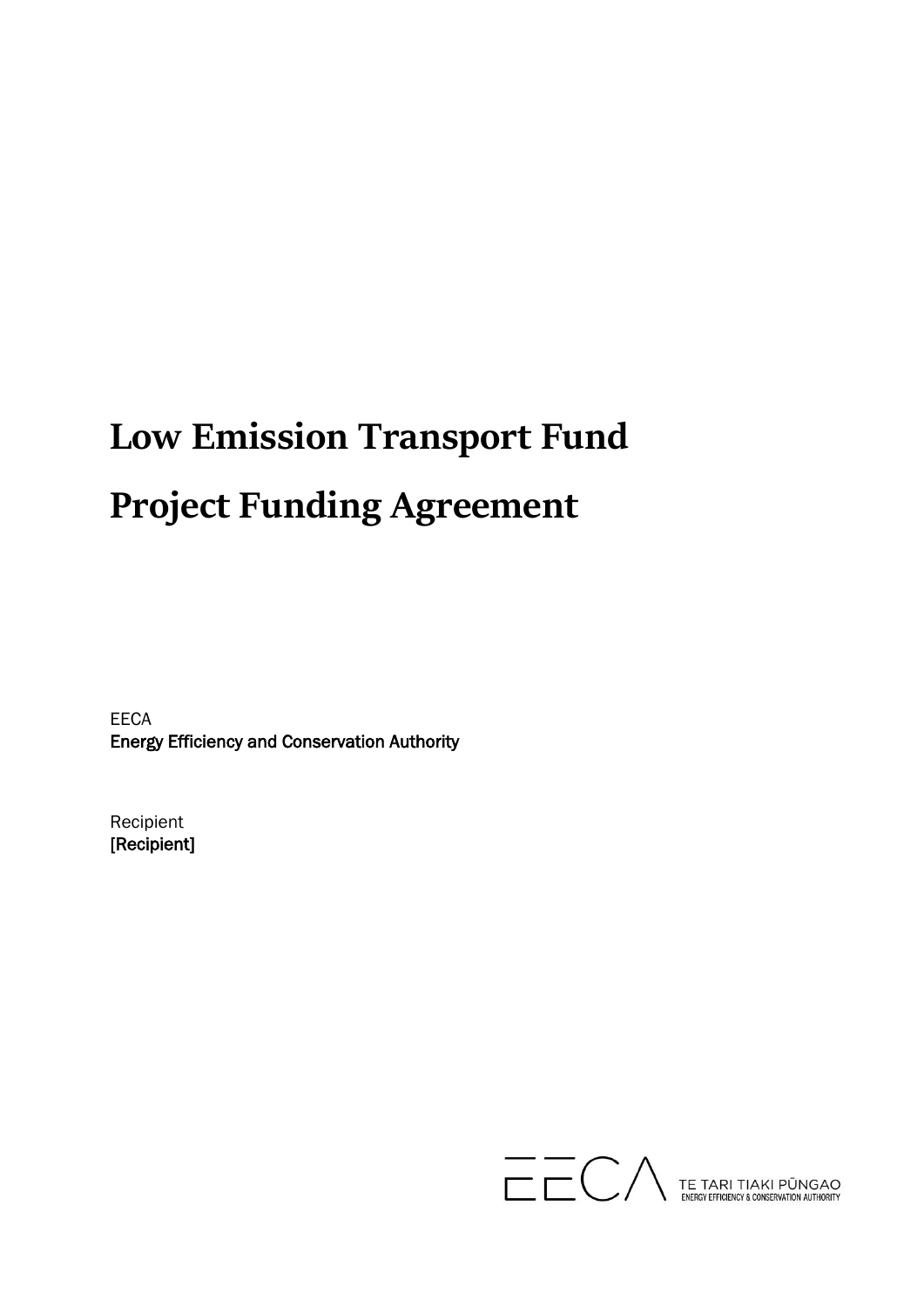#### **Parties**

- (1) **Energy Efficiency and Conservation Authority** (NZBN 9429041901953), a Crown entity constituted under the Energy Efficiency and Conservation Act 2000 ("**EECA**"); and
- (2) **[Recipient]** (NZBN XXX), a [New Zealand registered company] located at [Location] ("**Recipient**").

#### **Background**

- A. EECA administers the Low Emission Transport Fund. The Fund's aim is to encourage innovation and investment to promote, enable and accelerate the uptake of electric and other low emission vehicles into New Zealand that would not otherwise occur.
- B. The Recipient has successfully applied to the Low Emission Transport Fund for funding support from EECA, and has agreed to implement a Project.
- C. EECA has agreed to provide such funding support to the Recipient on the terms of this Agreement.

#### **Agreement**

#### **1. Definitions and Interpretation**

1.1 In this Agreement:

"**Agreement**" means this project funding agreement, including all Schedules;

"**Business Day**" means a day on which registered banks are open for general banking business, other than a Saturday or Sunday, in New Zealand;

"**Claim**" means a claim for EECA Funding made by the Recipient to EECA in the manner specified in clause 4;

"**Completion Date**" means, in relation to each milestone set out in item 5 of Schedule 1, the date by which the Recipient must complete that milestone;

"**Confidential Information**" of a party (*Owner*), means any information in the possession or control of another party (*Holder*) that:

- (a) was originally acquired by the Holder in connection with this Agreement through disclosures made by or at the request of the Owner; and/or
- (b) was originally acquired by the Holder in connection with this Agreement through any access to, or viewing, inspection or evaluation of, the premises, facilities, documents, systems or other assets owned or controlled by the Owner; and/or
- (c) is derived from information of a kind described in paragraph (a) or (b) above, but excludes any information which the Holder can show:
	- (i) was lawfully acquired by the Holder, entirely independently of its activities in connection with this Agreement, and is free of any other obligation of confidence owed to the Owner; and/or
	- (ii) has been independently developed by the Holder without reference to the Owner's Confidential Information, and without breaching any other obligation of confidence owed to the Owner.

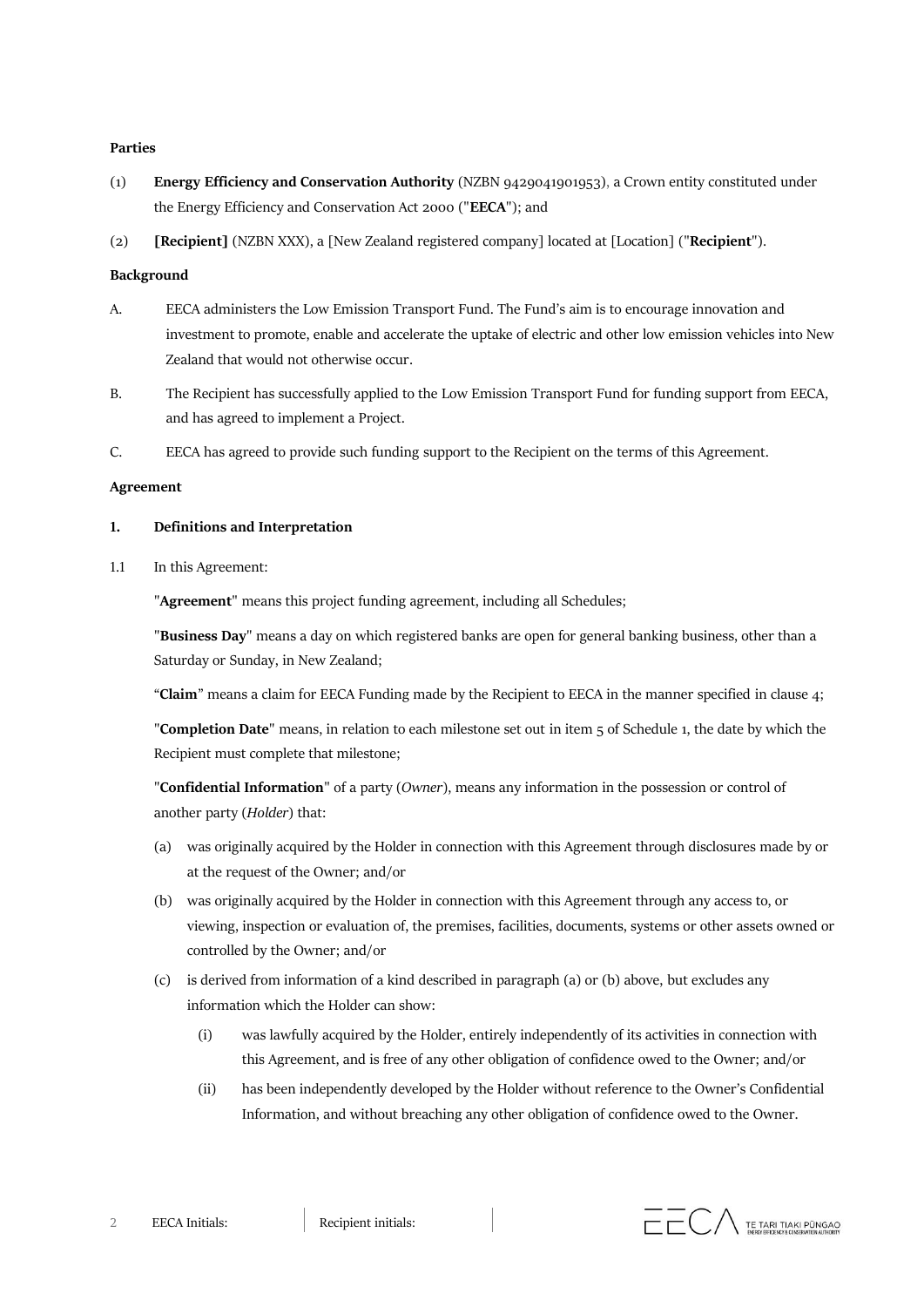"**EECA Funding**" means the maximum amount of funding payable by EECA to the Recipient (on a Milestoneby-Milestone basis) to support the Project. The maximum amount payable under this Agreement is set out in item 4 of Schedule 1;

**"Force Majeure Event"** means an extraordinary event or circumstance beyond the reasonable control of a party such as an Act of God (but excluding lack of funds);

"**GST**" means goods and services tax within the meaning of the Goods and Services Tax Act 1985;

**"Insolvency Event"** means in relation to a party, where that party suspends or ceases to conduct its principal business or threatens to do so; becomes or is presumed by law to be insolvent; makes or proposes to make any assignment, arrangement, compromise or composition with, or for the benefit of, any of its creditors; has any of its assets subject to any form of seizure or execution; has a receiver, liquidator, administrator, statutory manager or any similar insolvency administrator appointed; is removed from the Register of Companies or suffers any analogous event.

**"Milestone"** means a project milestone to be achieved by the Recipient as set out in the table in item 5 of Schedule 1;

"**Project**" means the project to be undertaken by the Recipient, as described in Schedule 1;

"**Project Reports**" means the reports that are set out in the table in item 5 of Schedule 1 and that the Recipient is required to provide to EECA under clause 4.2 of this Agreement;

"**Proposal**" means the proposal for the Project that the Recipient supplied to EECA;

"**Records**" means all information and data for the management of this Agreement and the delivery of the Project. Records include, but are not limited to, reports, invoices, letters, emails, notes of meetings, photographs and other media recordings. Records can be hard copies or soft copies stored electronically;

"**Schedule"** means a schedule attached to this Agreement;

**"Serious Incident**" means any notifiable event as defined by the Health and Safety at Work Act 2015;

**"Supplier Declaration of Conformity"** means a declaration, required by Regulation 83 of the Electricity (Safety) Regulations 2010 (see: [https://worksafe.govt.nz/topic-and-](https://worksafe.govt.nz/topic-and-industry/electricity/appliances-and-fittings/high-and-medium-risk-products/medium-risk-product-list/supplier-declaration-of-conformity/) [industry/electricity/appliances-and](https://worksafe.govt.nz/topic-and-industry/electricity/appliances-and-fittings/high-and-medium-risk-products/medium-risk-product-list/supplier-declaration-of-conformity/)[fittings/high-and-medium-risk-products/medium-risk-product-list/supplier-declaration-of-conformity/\)](https://worksafe.govt.nz/topic-and-industry/electricity/appliances-and-fittings/high-and-medium-risk-products/medium-risk-product-list/supplier-declaration-of-conformity/) and provided to the Recipient by the supplier of any electric vehicle supply equipment, that any such equipment installed under this Agreement complies with the relevant recognised standard;

"**Worker**" means any person who carries out work for the Recipient in any capacity, including work as an employee, contractor or subcontractor, an employee of a contractor or subcontractor, or a volunteer worker. It also includes anyone else directed or influenced by the Recipient in the exercise of their work;

**"WHS Laws"** means all applicable legislation and regulations in force including, but not limited to, the Health and Safety at Work Act 2015 and any amendments or replacement legislation, the Hazardous Substances and New Organisms Act 1996, the Resource Management Act 1991, the Building Act 2004, and the Human Rights Act 1993 and all relevant Regulations, Approved Codes of Practice, New Zealand Standards and guidance material, and/or other international standards and guidance material regarding best practice requirements for undertaking the Project that the Recipient could reasonably be expected to be aware of.

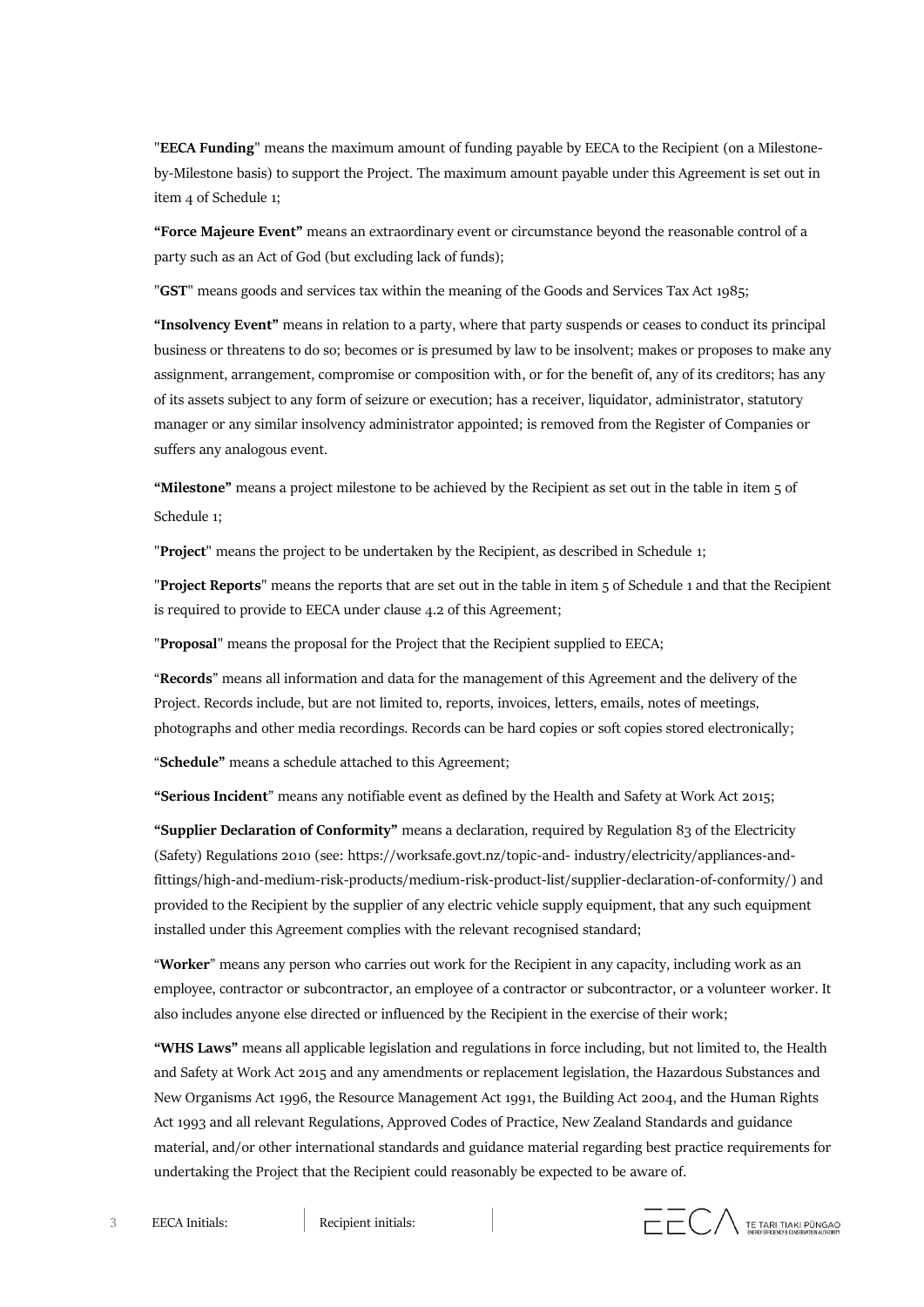## 1.2 Interpretation:

- (a) References to clauses and schedules are to clauses and schedules of this Agreement unless the context requires otherwise.
- (b) The headings in this Agreement are for convenience only and have no legal effect.
- (c) The singular includes the plural and vice versa.
- (d) A reference to a statute includes a legislative instrument or other subordinate legislation made under it and amendments to or replacement of any of them from time to time.

### **2. Term**

- 2.1 This Agreement will commence on the date it is signed by both parties and continue until [TERM] unless the Agreement is terminated earlier in accordance with clause 9.
- 2.2 This Agreement can be amended or extended by agreement in writing by the parties.

## **3. Recipient's Obligations**

- 3.1 The Recipient will:
	- (a) undertake the Project in accordance with this Agreement;
	- (b) take full responsibility for the Milestones as part of the Project and manage the implementation of the Project in accordance with good operational and health and safety practices;
	- (c) implement and manage the Project with all due care and skill and to a professional standard commensurate with the nature of the Project;
	- (d) notify EECA promptly of any matter that could impact or delay the Milestones or Project Reports or any other aspect of the Project;
	- (e) schedule regular meetings with EECA to discuss progress with the Project;
	- (f) not act in a manner that would damage the reputation of EECA;
	- (g) comply with the project specific conditions detailed in Schedule 2;
	- (h) comply with the knowledge and reporting requirements set out in Schedule 3; and
	- (i) notify EECA of any contracts it intends to enter into with any third parties in relation to the Project and shall not unreasonably refuse to incorporate agreed requirements into the same. If the Recipient subcontracts any aspect of its performance under this Agreement the Recipient is liable for all acts or omissions of the relevant sub- contractor and any such sub-contracting will not release the Recipient from liability for the performance of any of its obligations under this Agreement.

# **4. EECA Funding**

- 4.1 Subject to the funding criteria in item 4 of Schedule 1, and the Recipient's compliance with this Agreement, EECA agrees to pay the Recipient the EECA Funding, applicable to and on the achievement of each Milestone.
- 4.2 To receive EECA Funding, the Recipient must provide EECA with a Claim and the applicable Project Report. The Claim will contain at least the following details:
	- (a) the Recipient's name, address and GST number;



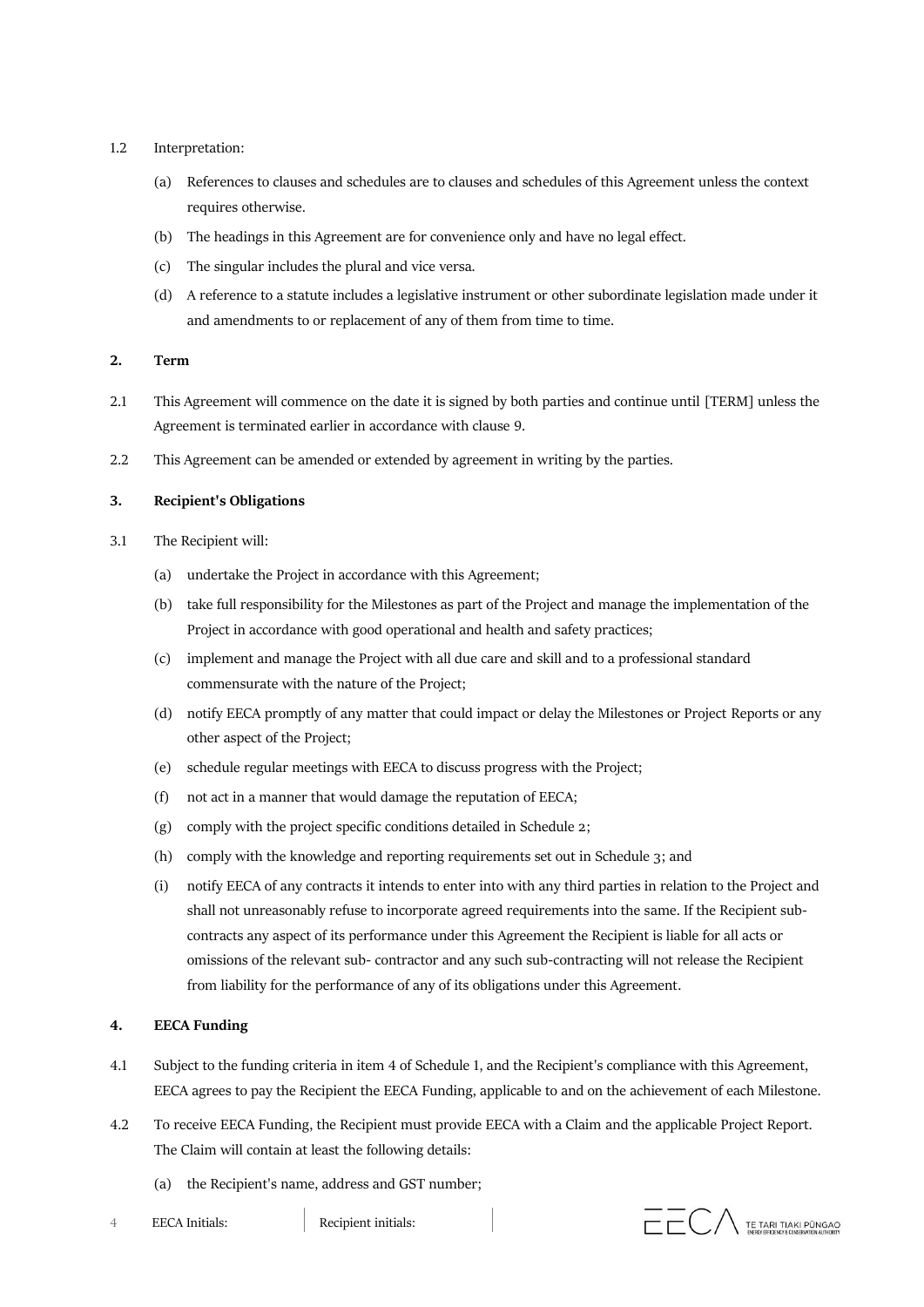- (b) the Proposal number (refer Schedule 1);
- (c) the Milestone against which the Claim is being made;
- (d) evidence of completion of the relevant milestone (e.g. receipts or proof of purchases, photos); and
- (e) the amount and GST due.
- 4.3 Following the receipt and approval of a Claim, EECA will provide the Recipient with a buyer created invoice at the time of making payment.
- <span id="page-4-0"></span>4.4 Subject to clause 4.5, if EECA receives a valid Claim by the 10th of the month following the month that the Claim relates to, EECA will pay the sum set out in the Claim on the 20th day of that month. Any valid Claims received after the 10th of the month will be paid by the 20th of the following month.
- 4.5 If EECA disputes the sum in any Claim:
	- (a) EECA will notify the Recipient of the dispute following receipt of the Claim;
	- (b) EECA will pay the undisputed portion of the Claim in accordance with claus[e 4.4;](#page-4-0) and
	- (c) the disputed portion will be dealt with under clause 11 (Disputes).
- 4.6 EECA is not under any obligation to make any payment under this Agreement until EECA has received:
	- (a) a valid Claim for the EECA Funding from the Recipient; and
	- (b) reasonably satisfactory evidence from the Recipient, including any other evidence not stipulated in the reporting requirements, necessary to demonstrate that the relevant milestone has been completed in accordance with this Agreement.
- 4.7 If EECA is required by law to withhold any taxes from any payment required to be made by it under this Agreement, payment of the valid Claims shall be deemed to have been made in full if EECA makes payment of the invoiced sum, less the taxes so required to be withheld.
- 4.8 The Recipient agrees and warrants that it will use EECA Funding only for the purposes set out in this Agreement. If any of the EECA Funding is not used for the purpose of the Project, the Recipient must immediately repay the EECA Funding.
- 4.9 The Recipient agrees that it has not received and will not receive any other New Zealand Government funding (including from any Crown entity) in connection with this Project.

### **5. Repayment**

- 5.1 Without limiting any other remedy EECA may have, the Recipient must repay EECA any amounts of EECA Funding paid to the Recipient in the circumstances set out in this clause 5.
- 5.2 If the actual total costs of the Project are less than the total costs set out in the Proposal, and the Recipient has claimed, and EECA has paid the full amount of EECA Funding available under this Agreement, the Recipient will repay to EECA an amount of EECA Funding proportional to the reduction in total costs (i.e. so that the EECA Funding does not exceed the percentage of total costs as set out in item 4 of Schedule 1, when applied against actual costs) within 10 days of a demand in writing by EECA.
- 5.3 EECA may at its sole discretion require the Recipient to repay to EECA any amounts it has paid to the Recipient under this Agreement (such repayment to be made within 20 Business Days of EECA's notice) if the Recipient:

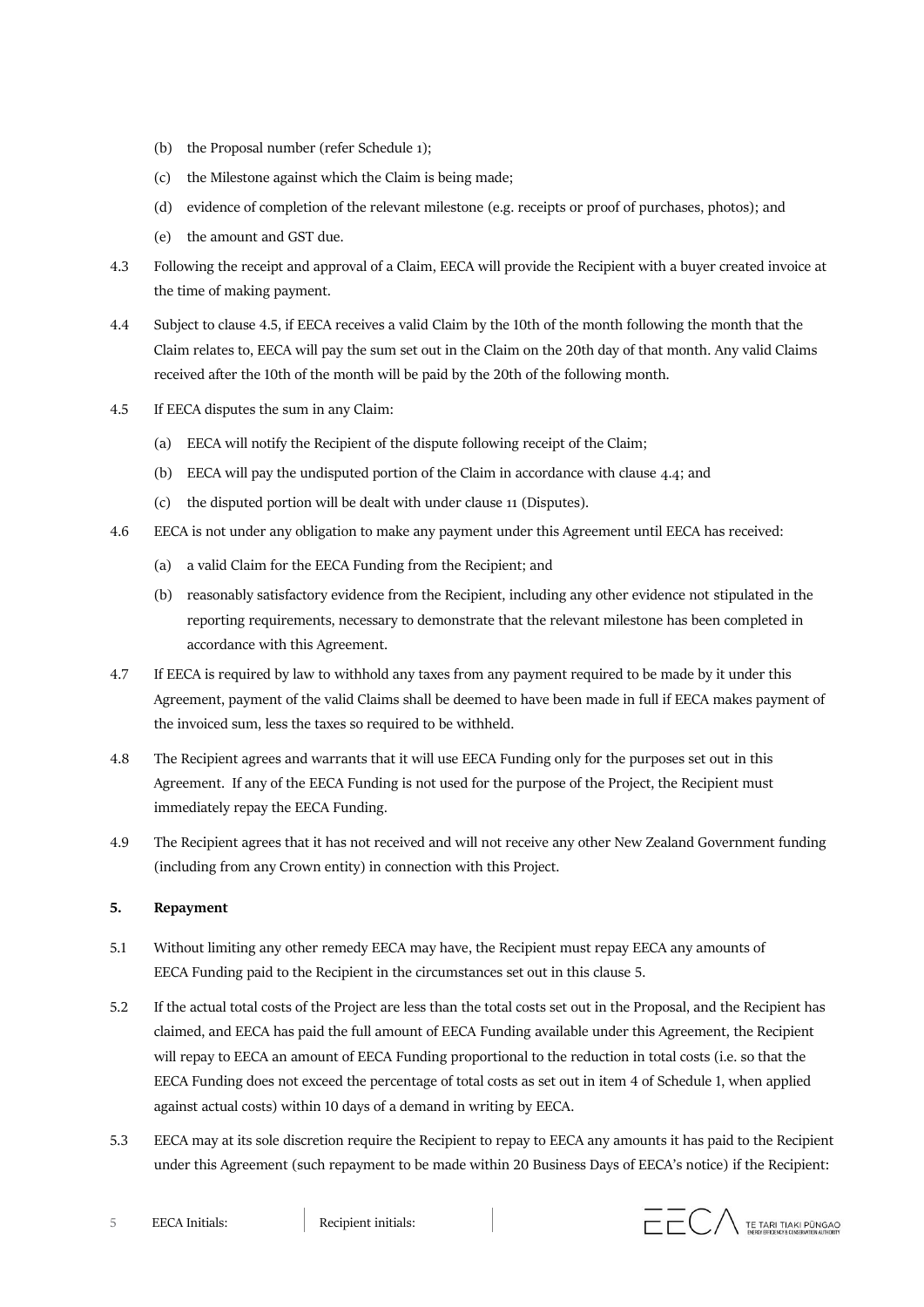- (a) materially breaches any of its obligations and does not remedy such breach within 20 Business Days of being notified in writing of the breach by EECA; or
- (b) suffers an Insolvency Event.

## **6. Information Management**

- 6.1 The Recipient must:
	- (a) provide EECA with the Project Reports by the relevant Milestone 'Completion date' specified in item 5 of Schedule 1;
	- (b) keep and maintain full, true and up-to-date Records of the performance of its obligations under this Agreement during the term of this Agreement and for a minimum of three years following termination or expiry of the Agreement;
	- (c) allow EECA or its nominee on request and subject to reasonable notice to audit the Records, or audit the performance of the Recipient under this Agreement (including reviewing the Records) from time-to-time, as reasonably required by EECA;
	- (d) co-operate with EECA and provide all information and assistance reasonably requested by EECA to allow EECA to promote, if successful, the Project through the publication of case studies, guides, workshops and seminars (including the participation of the Recipient at one or more workshops and seminars arranged by EECA);
	- (e) provide to EECA any information reasonably requested by EECA relating to the performance of the Recipient's obligations pursuant to this Agreement. All information provided by the Recipient must be in a format that is usable by EECA, and delivered within a reasonable time of the request;
	- (f) co-operate with EECA to provide any of the information requested under clause 6.1(e) as soon as reasonably practicable if the information is required by EECA to comply with an enquiry or its statutory, parliamentary, or other reporting obligations; and
	- (g) make sure that any Records provided to EECA or created for EECA, are securely managed and securely destroyed on their disposal.
- 6.2 The parties shall otherwise co-operate promptly and share information with each other as necessary to meet the operational objectives of EECA and enable the parties to perform their respective obligations under this Agreement.

# **7. Intellectual Property**

- 7.1 Any intellectual property already in existence at the commencement of this Agreement shall remain the property of that party.
- 7.2 All intellectual property created, or developed, by, or for, the Recipient in performing this Agreement, including all intellectual property rights in the Project will be owned by the Recipient.
- 7.3 The Recipient grants to EECA a perpetual, irrevocable, royalty-free and non-exclusive licence to use the Recipient's existing and new intellectual property in relation to the Project solely and to the extent strictly necessary for EECA to carry out EECA's obligations provided in this Agreement and for no other purpose whatsoever. Without limiting the foregoing, EECA acknowledges EECA is not granted any rights whatsoever to
- 6 EECA Initials: Recipient initials:

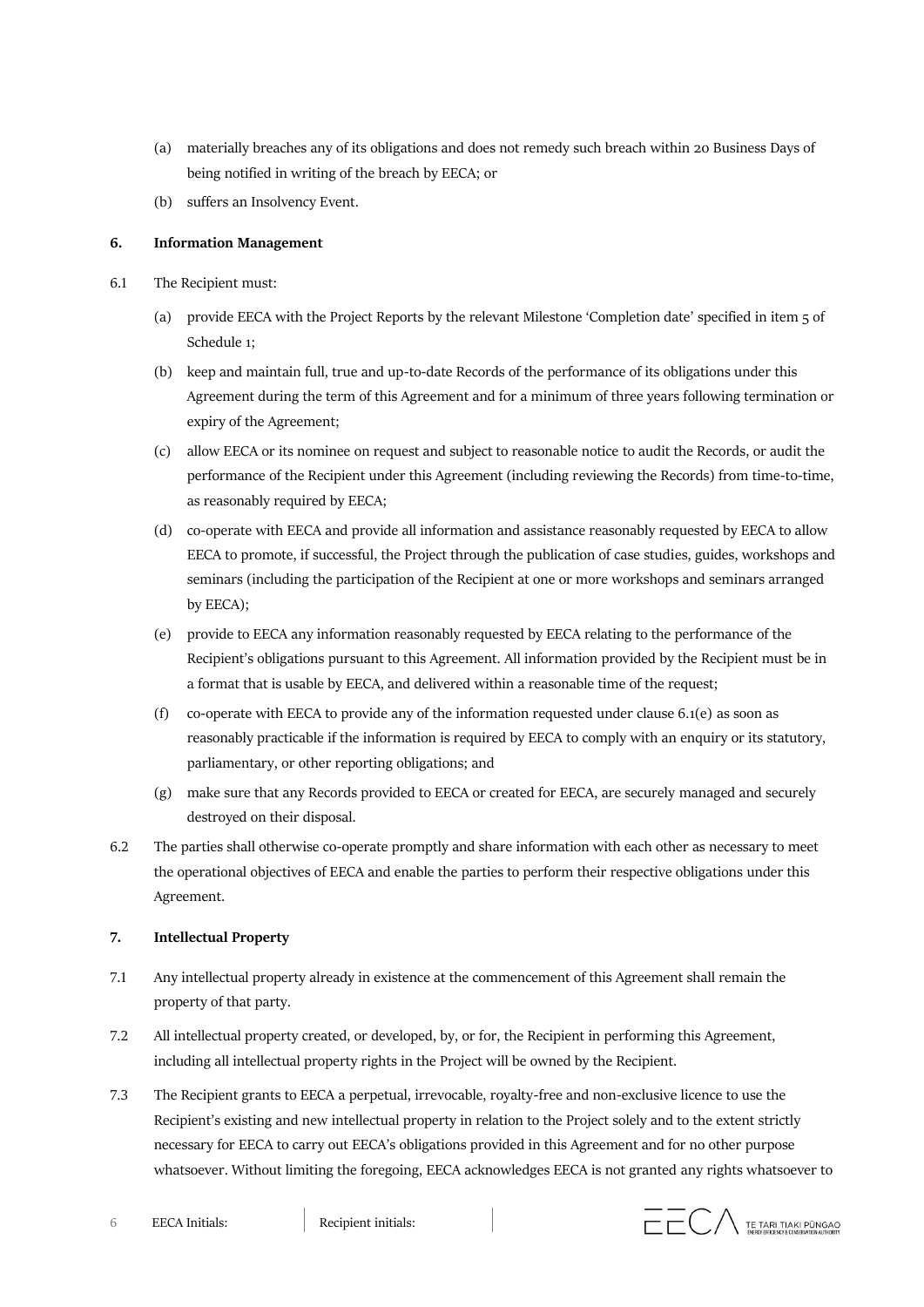use or exploit commercially or otherwise the Recipient's existing or new intellectual property, or to share such intellectual property with any third parties other than as necessary to fulfil its reporting obligations.

# **8. Health And Safety**

- 8.1 If there is an inconsistency or ambiguity between this clause and the WHS Laws, the WHS Laws will prevail.
- 8.2 The Recipient must at all times when undertaking the Project in accordance with this Agreement comply with all applicable WHS Laws.
- 8.3 The Recipient must (and must ensure that its Workers):
	- (a) at all times identify and exercise all necessary precautions for the protection of the health and safety of all persons including Workers, EECA, and members of the public who may be affected by the Project or by the performance or purported performance of the Project;
	- (b) undertake the Project in a safe manner; and
	- (c) in performing its obligations under this Agreement, including undertaking the Project, do all things reasonably requested by EECA or any of its personnel to allow EECA to discharge and comply with EECA's obligations under the WHS Laws in relation to the project.
- 8.4 The Recipient will:
	- (a) comply with any directions on safety issued by any relevant authority;
	- (b) notify EECA and the relevant authorities promptly after any Serious Incident regarding the Project;
	- (c) promptly after that event occurs, conduct an investigation into the circumstances of such a near miss or an incident (including a Serious Incident) affecting or potentially affecting the health and safety of any person and promptly notify EECA of the outcome of any such investigation in relation to the Project; and
	- (d) if requested by EECA, promptly provide to EECA any documents relating to or created in respect of any investigation (by the Recipient or any regulator) into a near miss or incident (including a Serious Incident) in relation to the Project.
- 8.5 EECA and the Recipient may schedule a meeting prior to commencement of the Project at which health, and where applicable safety systems, and performance, will be reviewed. Topics for discussion will include but are not limited to:
	- (a) the Recipient's health and safety system which includes hazard identification, risk assessment, training, supervision and monitoring. If required, the Recipient will work with EECA to complete a hazard and risk identification and management process for the Project to identify potential hazards/risks and develop a system to control those hazards/risks prior to commencing work, where relevant;
	- (b) supervision and training of Workers performing work for or participating in the Project if applicable;
	- (c) the provision of protective safety equipment to Workers participating in the Project if applicable;
	- (d) the provision of first aid equipment for Workers participating in the Project if applicable.
- 8.6 The Recipient must ensure, and provide (on request) evidence to the reasonable satisfaction of EECA, that any subcontractor it engages in accordance with this Agreement has the necessary safety systems and expertise to carry out the work to be subcontracted.

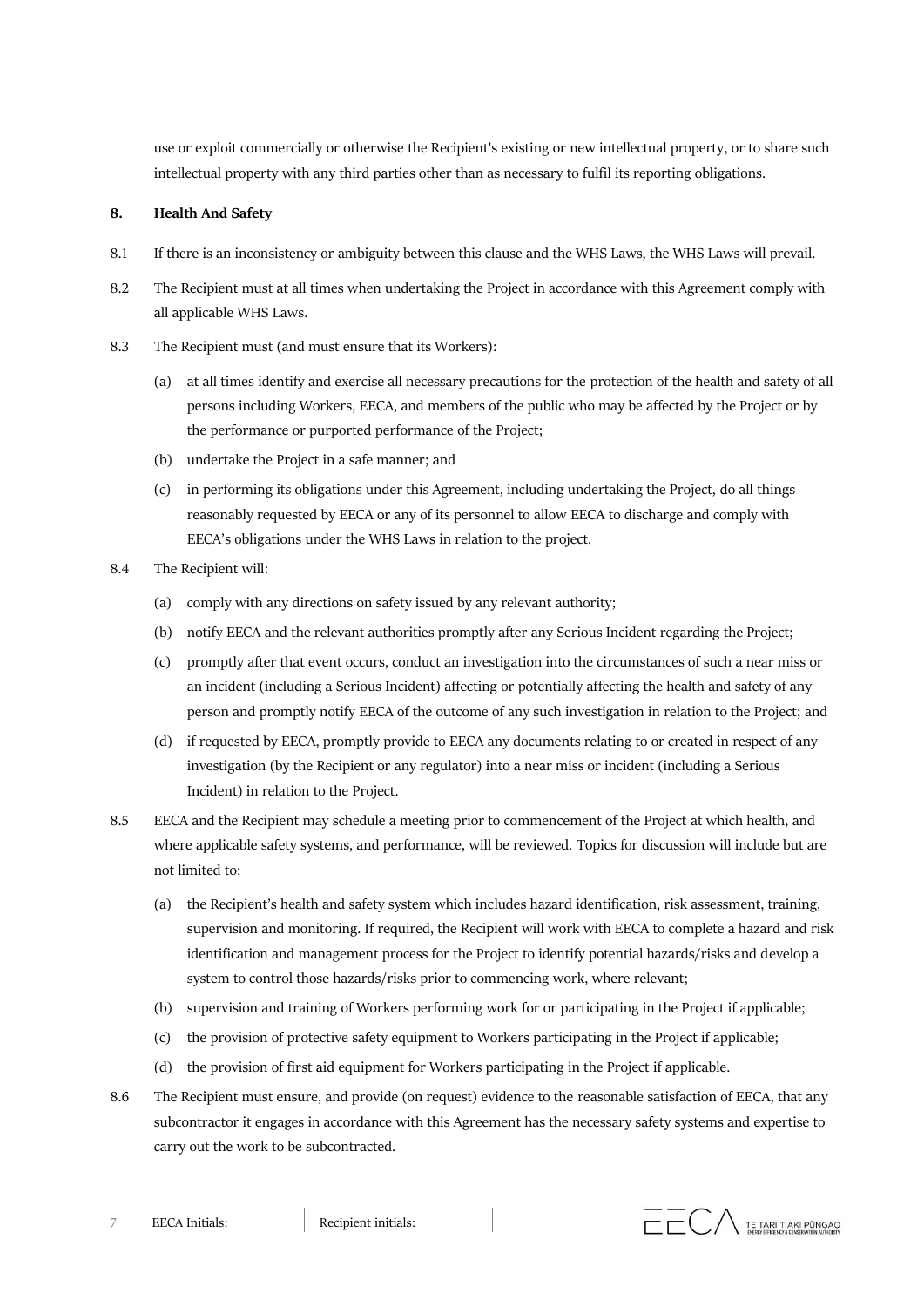8.7 The parties will consult, co-operate, and co-ordinate activities with each other in order to ensure that each of the parties (including, in the case of the Recipient, any subcontractors) meet their obligations under this Agreement and the WHS Laws.

#### **9. Termination**

- 9.1 Either party may terminate this Agreement if the other party commits a material or persistent breach of this Agreement and, if such breach is capable of remedy, fails to remedy that breach within 20 Business Days after receipt of a notice from the other party requiring the breach to be remedied.
- 9.2 EECA may terminate this Agreement on notice with immediate effect if:
	- (a) EECA considers in its sole discretion the Recipient has not materially fulfilled its obligations under clause 3.1; or
	- (b) the Recipient becomes insolvent; or
	- (c) the Recipient is the subject of enforcement action pursuant to the WHS Laws in relation to the Project.
- 9.3 Upon termination of the Agreement under clause 9.2, EECA will not be obliged to pay the EECA Funding remaining under the contract and any EECA Funding paid to the Recipient will be repayable on demand by EECA.
- 9.4 The termination of this Agreement shall be without prejudice to either party's rights and remedies in respect of any breach by the other party to this Agreement.

## **10. Confidentiality and Publicity**

- 10.1 Except as permitted by clause 10.2, each party shall keep the other party's Confidential Information confidential and will not disclose any Confidential Information to any person or use the Confidential Information for any purpose other than to perform this Agreement.
- 10.2 Notwithstanding clause 10.1, a recipient of Confidential Information may disclose any Confidential Information if, and to the extent that, disclosure is required by law (including under the Official Information Act 1982 and the Health and Safety at Work Act 2015) or any governmental authority, regulator, or parliamentary convention, provided that the disclosing party gives the other party notice of the requirement as soon as practicable before such disclosure is made, and gives the other party copies of any such information to be disclosed.
- 10.3 Each party will ensure that its personnel:
	- (a) are aware of the confidentiality obligations in this Agreement; and
	- (b) do not use or disclose any of the other party's Confidential Information except as allowed by this Agreement.
- 10.4 Nothing in this agreement restricts EECA's ability to:
	- (a) discuss with, and provide to any Minister of the Crown, any other government agency, including the Ministry of Business, Innovation and Employment, or any of their respective advisors, any information concerning this Agreement (including the Project Reports), the Recipient or the Project or the EECA Funding;

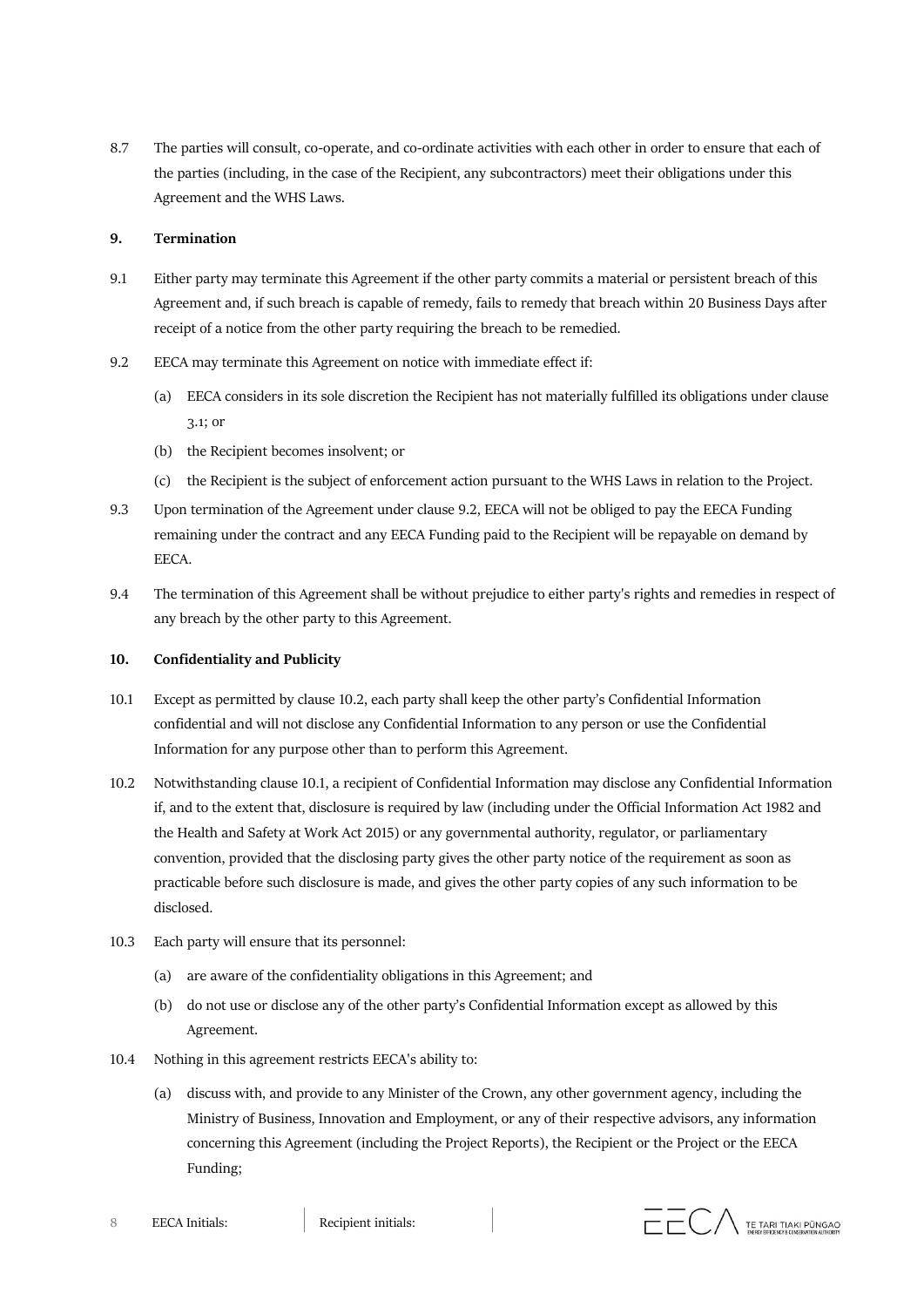- (b) meet its obligations under any constitutional or parliamentary convention (or other obligation at law) of or in relation to the New Zealand Parliament, the New Zealand House of Representatives or any of its committees, any Minister of the Crown, or the New Zealand Auditor-General, including any obligations under the "no surprises" policy advised by Ministers of the Crown; and
- (c) publicise and report on the awarding of the EECA Funding, including the name of the Recipient, the amount and duration of the EECA Funding, and the details of the Project.
- 10.5 Except as required by law, the Recipient shall not make an announcement or disclosure relating to the contents of this Agreement or the Project except as agreed by EECA in advance (such approval not to be unreasonably withheld or delayed).
- 10.6 Subject to clause 10.8, EECA may publish the results and findings arising from the Project in such manner and media as it thinks fit.
- 10.7 The Recipient acknowledges that EECA is subject to the Official Information Act 1982 (*OIA*) and may be required to disclose information pursuant to that Act. In particular, the Recipient acknowledges that:
	- (a) the contents of this Agreement; and
	- (b) information provided to EECA,

may be official information in terms of the OIA and, in line with the purpose and principles of the OIA, this Agreement and such information may be released to the public unless there is good reason, in terms of the OIA, to withhold it.

- 10.8 EECA will, where appropriate and reasonable, provide the Recipient the opportunity to review any public release of any information that relates to the Recipient (whether it be advertising, appointments, official releases, OIA releases, information sharing gateways etc.) and shall ensure that the Recipient has an opportunity to respond prior to the public release.
- 10.9 The Recipient will notify EECA of any actual or anticipated issues, including but not limited to health and safety events or investigations by a regulator that could impact on the Project agreed under this Agreement.

## <span id="page-8-0"></span>**11. Disputes**

- 11.1 If any dispute or difference arises between the parties in relation to, or arising out of, this Agreement, both parties will endeavour in good faith to settle the dispute by agreement.
- 11.2 If the dispute or difference is not settled by agreement within 20 Business Days of the dispute arising then, unless agreed otherwise, either party may refer the dispute to mediation.
- 11.3 If a dispute is referred to mediation, the mediation will be conducted:
	- (a) by a single mediator agreed by the parties or if they cannot agree, appointed by the Chair of the Resolution Institute;
	- (b) on the terms of the Resolution Institute standard mediation agreement; and
	- (c) at a fee to be agreed by the parties or if they cannot agree, at a fee determined by the Chair of the Resolution Institute.
- 11.4 Each party will pay its own costs of mediation under this clause [11.](#page-8-0)

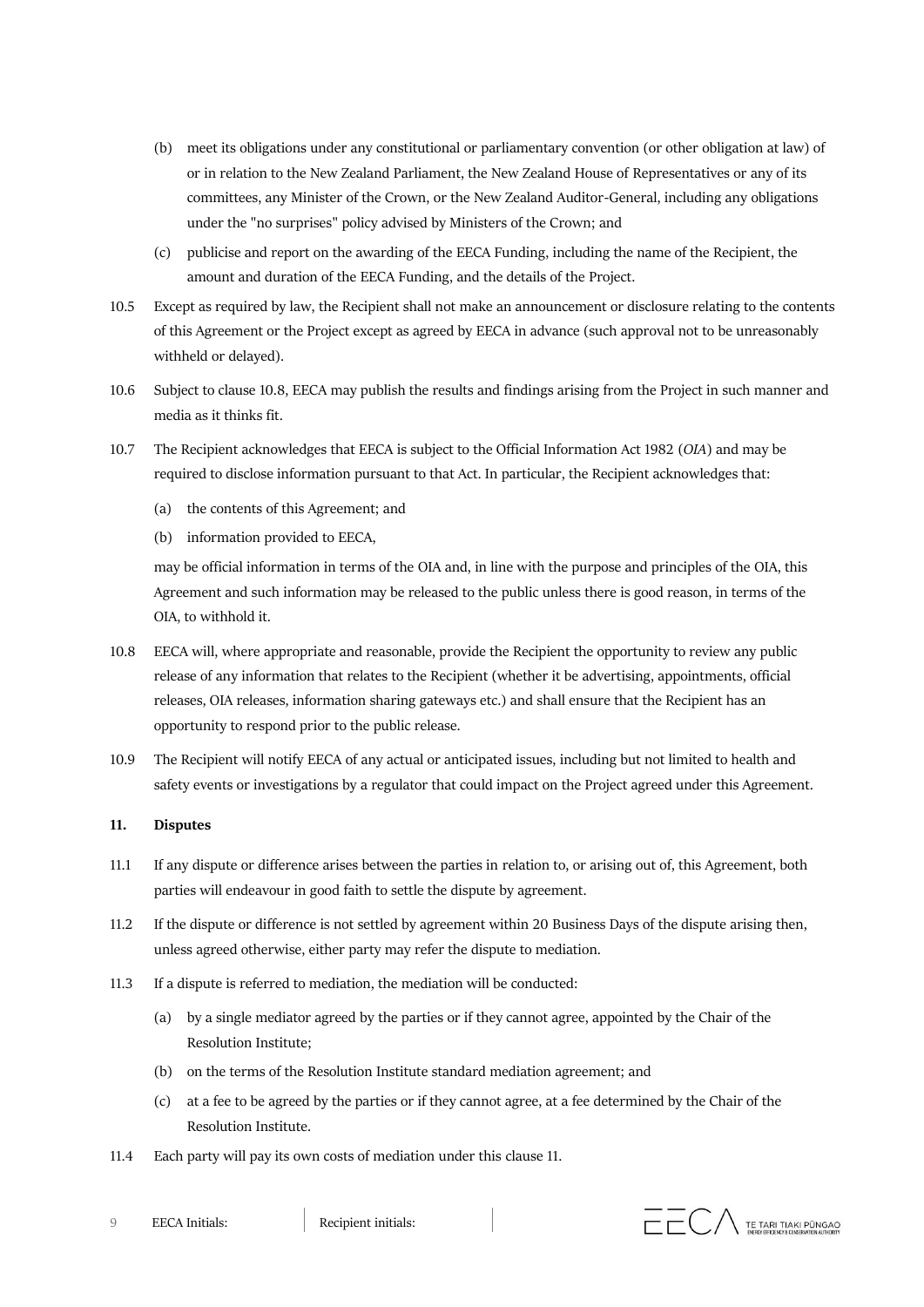11.5 Neither party may issue legal proceedings (other than for urgent interlocutory relief) in respect of such dispute or difference, unless that party has first taken all reasonable steps to comply with clauses 11.1 to 11.3.

## **12. Insurance**

12.1 It is the Recipient's responsibility to ensure the risks of doing business are adequately covered by insurance. The Recipient must within 10 Business Days of a request from EECA provide proof confirming the specific nature and quantity of the insurance cover held and show that this cover is current.

## **13. Indemnity**

- 13.1 The Recipient shall, to the full extent permitted by law, defend, indemnify and hold harmless EECA, from and against any and all damage, loss (including loss of profits), cost, liability, and expense whatsoever (including legal fees, third party claims, all and any actual court costs, witness fees and expenses and all disbursements) directly incurred by reason of:
	- (a) any failure by the Recipient to perform any covenant or observe any obligation of the Recipient under this Agreement; or
	- (b) any breach by the Recipient of any representation, warranty, or covenant on the part of the Recipient contained in this Agreement; or
	- (c) the negligence or wrongful act or omission of the Recipient in performing any of its obligations under this Agreement.
- 13.2 Notwithstanding clause 13.1, neither party shall be liable for any breach of this Agreement to the extent such breach is due to a Force Majeure Event, provided that it keeps the other party fully informed of the situation, uses reasonable endeavours to mitigate the effect of the Force Majeure Event and resumes full performance as soon as reasonably practicable.

### **14. General**

- 14.1 **Assignment**: The obligations of the Recipient under this Agreement are personal to the Recipient and may only be assigned or transferred with the prior approval in writing of EECA, such approval not to be unreasonably withheld.
- 14.2 **Change of Control**: Any change in the majority shareholding of the Recipient or the effective management control of the Recipient shall be deemed to be an Assignment under this Agreement requiring the consent of EECA pursuant to clause 14.1.
- 14.3 **Counterparts**: This Agreement may be signed in any number of counterparts (including electronic copies) and provided that each party has signed a counterpart, the counterparts, when taken together, will constitute a binding and enforceable agreement between the parties.
- 14.4 **Electronic Signatures:** Each party agrees that this Agreement and any other associated document(s) may be electronically signed, and that any electronic signatures appearing on this Agreement or such other documents are the same as handwritten signatures for the purposes of validity, enforceability, and admissibility.

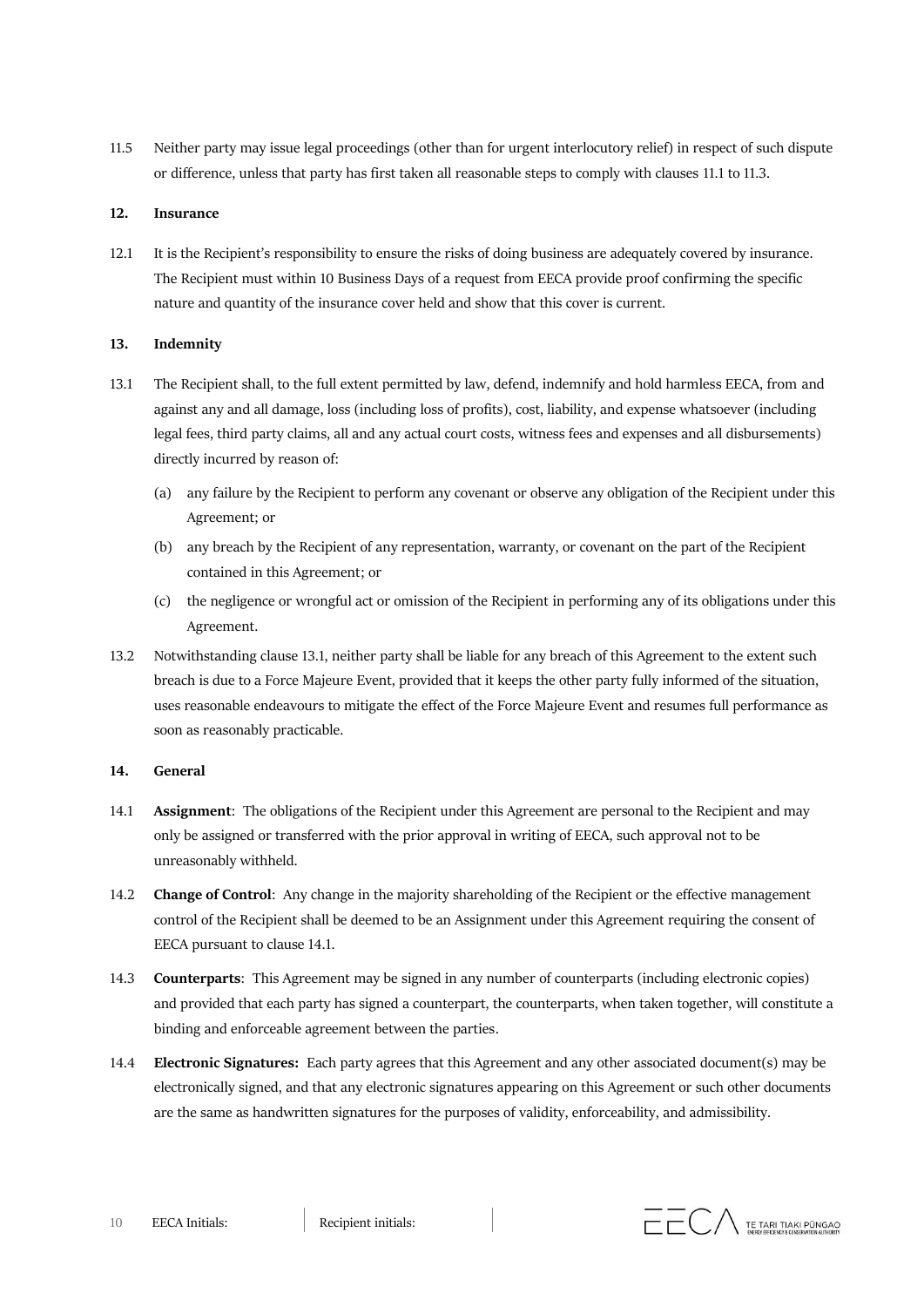- 14.5 **Entire agreement**: The parties acknowledge that this Agreement sets out the entire agreement and understanding of EECA and the Recipient and supersedes all prior oral or written agreements, understandings or arrangements relating to its subject matter.
- 14.6 **Further assurances**: Each party shall, at its own expense, promptly sign and deliver any documents, and do all things, which are reasonably required to give full effect to the provisions of this Agreement.
- 14.7 **New Zealand Law**: This Agreement will be governed by and construed in accordance with the laws of New Zealand and the parties submit to the non-exclusive jurisdiction of the New Zealand courts. All money specified in this Agreement is in New Zealand dollars. Days, dates and times are New Zealand time.
- 14.8 **No partnership**: Nothing contained in this Agreement shall be deemed to constitute either party as being the partner of the other or to constitute either party as being the agent or legal representative of the other. Neither party shall have any authority to act or to assume any obligation or liability on behalf of the other.
- 14.9 **Notices**: Each notice under this Agreement shall be in writing and delivered by courier or sent by email to the address set out in item 6 of Schedule 1. A notice is deemed to be received:
	- (a) if delivered by courier, when delivered; or
	- (b) if sent by email, when actually received,

provided that any notice received after 5 pm on a Business Day or on a non-Business Day shall be deemed to have been received on the next Business Day.

- 14.10 **Variations**: This Agreement cannot be varied in any manner except by way of agreement in writing signed by or on behalf of the parties.
- 14.11 **Survival**: Following expiry or termination of this Agreement, clauses 5 (Repayment of EECA Funding), 7 (Intellectual Property), 9 (Termination), 10 (Confidentiality and Publicity), 11 (Disputes), 12 (Insurance), 13 (Indemnity), and items 5, 6 and 7 of Schedule 2 (clause 3.1(g) Project Specific Conditions), together with other provisions that are by their nature intended to survive, will remain in effect.

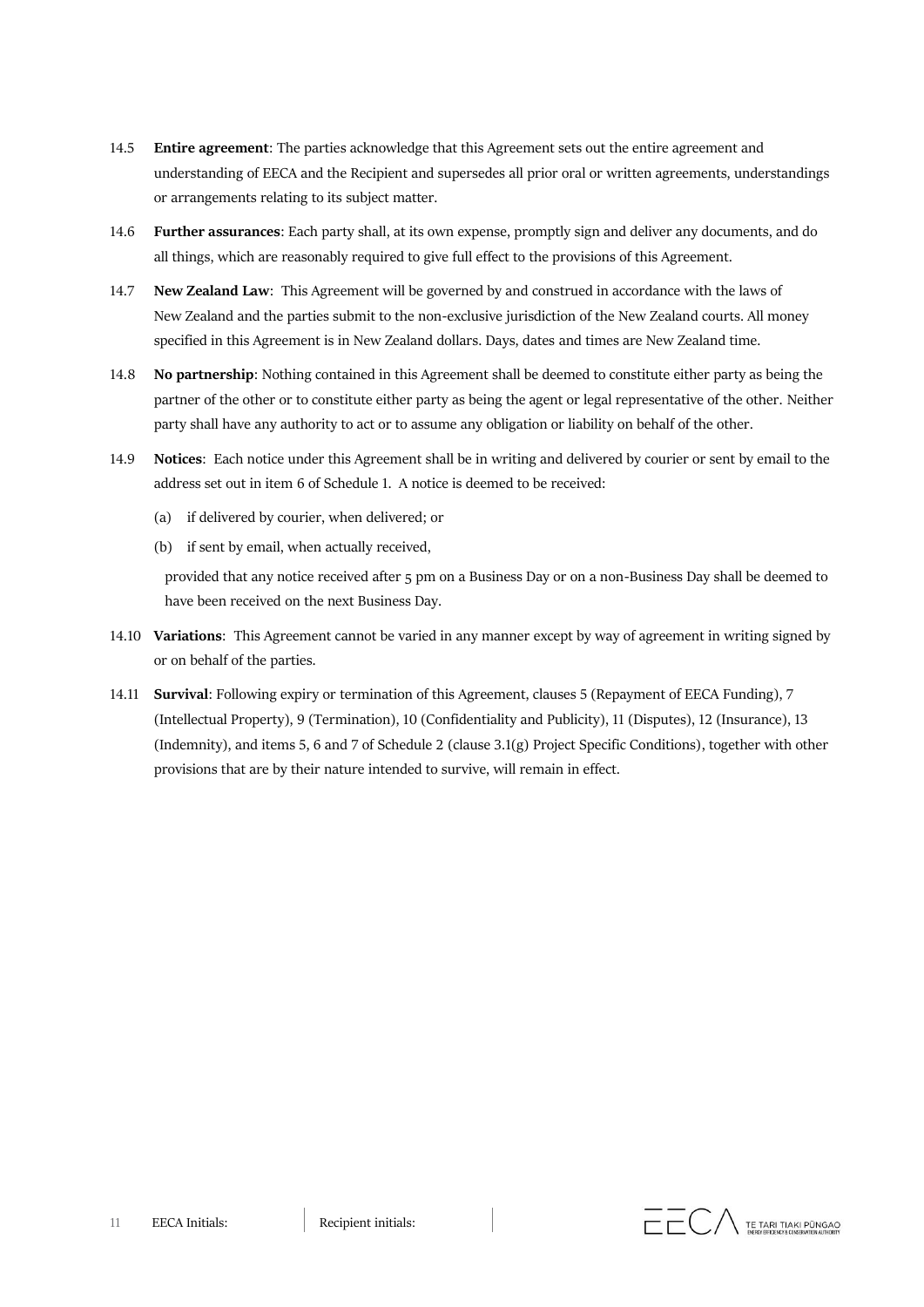## **Execution**

**Signed** for and on behalf of **Energy Efficiency And Conservation Authority** by

**Signed** for and on behalf of **[Recipient]** by

Signature Print Name Position Date Signature Print Name Position Date

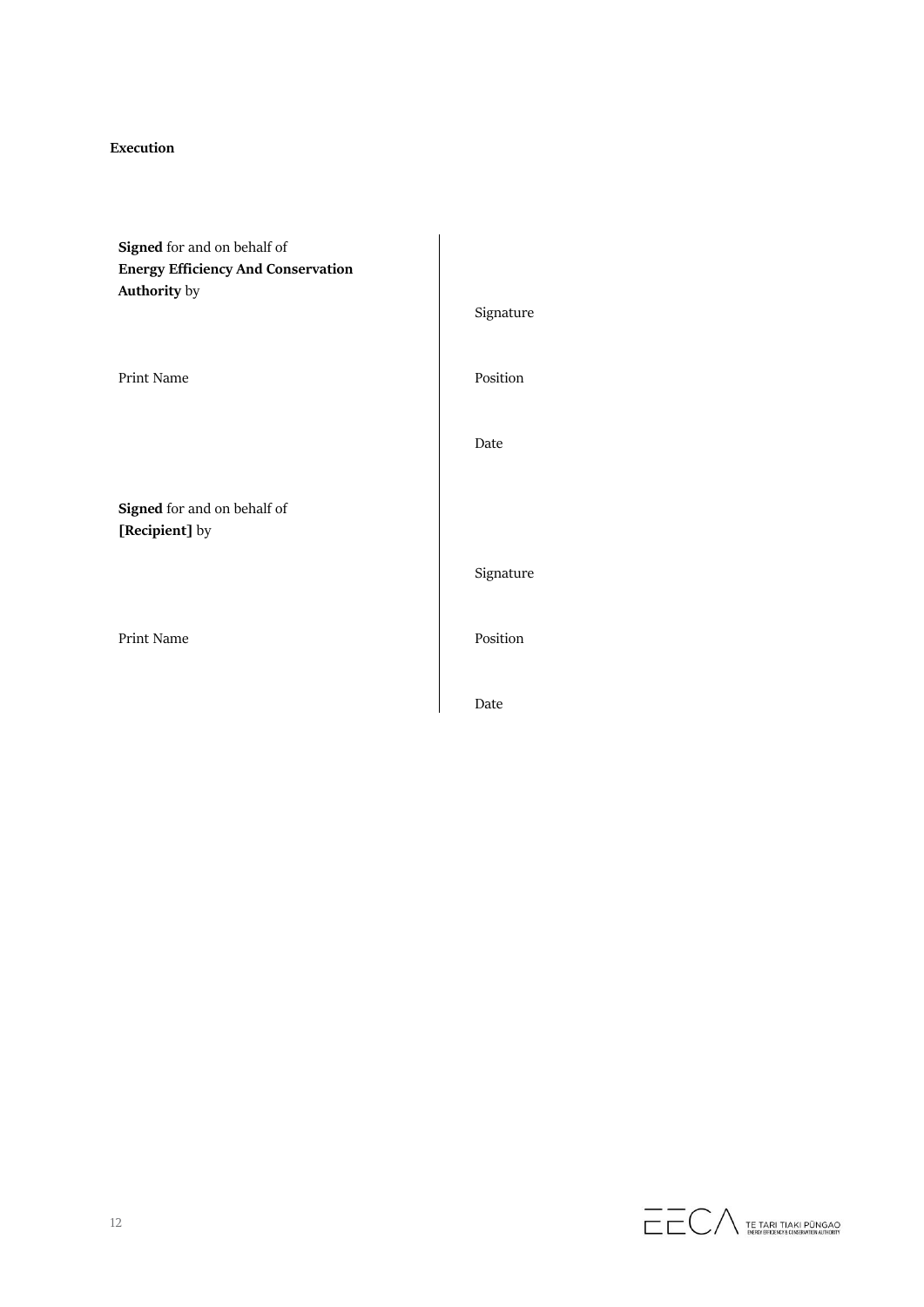# **Schedule 1: Project Details, Deliverables And Reporting**

| 1. | Proposal number                  | $00 - 000$                                                                             |
|----|----------------------------------|----------------------------------------------------------------------------------------|
| 2. | Proposal title                   | Title                                                                                  |
| 3. | Proposal summary                 | Description of Project                                                                 |
| 4. | <b>EECA Funding and payments</b> | EECA Funding is capped at a maximum of $\frac{1}{2}$ [amount] plus GST.                |
|    |                                  | EECA Funding cannot exceed $50\%$ of the actual costs of delivery of any<br>Milestone. |

# **5. Milestones**

| Milestone number and<br>description |                                                                                                       | Deliverable to EECA and reporting                                                                                                                                                                                                                                                                                                                                                                                                                             | Completion<br>date | <b>EECA</b><br>Funding |
|-------------------------------------|-------------------------------------------------------------------------------------------------------|---------------------------------------------------------------------------------------------------------------------------------------------------------------------------------------------------------------------------------------------------------------------------------------------------------------------------------------------------------------------------------------------------------------------------------------------------------------|--------------------|------------------------|
| $\mathbf{1}$                        | Project planning and<br>initiation                                                                    | Project Report 1: A report confirming that:<br>A project plan for the delivery of the Project has<br>$\bullet$<br>been completed (see item 1 of Schedule 2);<br>The reporting template and data requirements<br>$\bullet$<br>Location for the Project to be implemented;<br>6<br>Timeframes, costs and personnel; and<br>$\bullet$<br>The Project has commenced.<br>$\bullet$                                                                                 |                    | Nil                    |
| 2                                   |                                                                                                       |                                                                                                                                                                                                                                                                                                                                                                                                                                                               |                    |                        |
| 3                                   |                                                                                                       |                                                                                                                                                                                                                                                                                                                                                                                                                                                               |                    |                        |
| 4                                   |                                                                                                       |                                                                                                                                                                                                                                                                                                                                                                                                                                                               |                    |                        |
| 5                                   | Operational data for<br>first six months of<br>the Project from<br>launch/other/<br>commissioning     | Project Report 5:<br>A report containing operational data for the six month<br>period including: [for example]<br>Charger defects and maintenance activities.<br>$\bullet$<br>Hours of charger utilisation, and time of use,<br>$\bullet$<br>number of charging connections.<br>Availability and wait times.<br>$\bullet$<br>Total energy delivered through the chargers.<br>$\bullet$<br>Any other information that EECA should be aware<br>$\bullet$<br>of. |                    | \$1,000                |
| 6                                   | Operational data for<br>first twelve months<br>of the Project from<br>launch/ other/<br>commissioning | Project Report 6:<br>A report containing operational data for the twelve<br>month period including: [for example]<br>Charger defects and maintenance activities.<br>$\bullet$<br>Hours of charger utilisation, and time of use,<br>$\bullet$<br>number of charging connections.<br>Availability and wait times.<br>$\bullet$                                                                                                                                  |                    | \$1,000                |

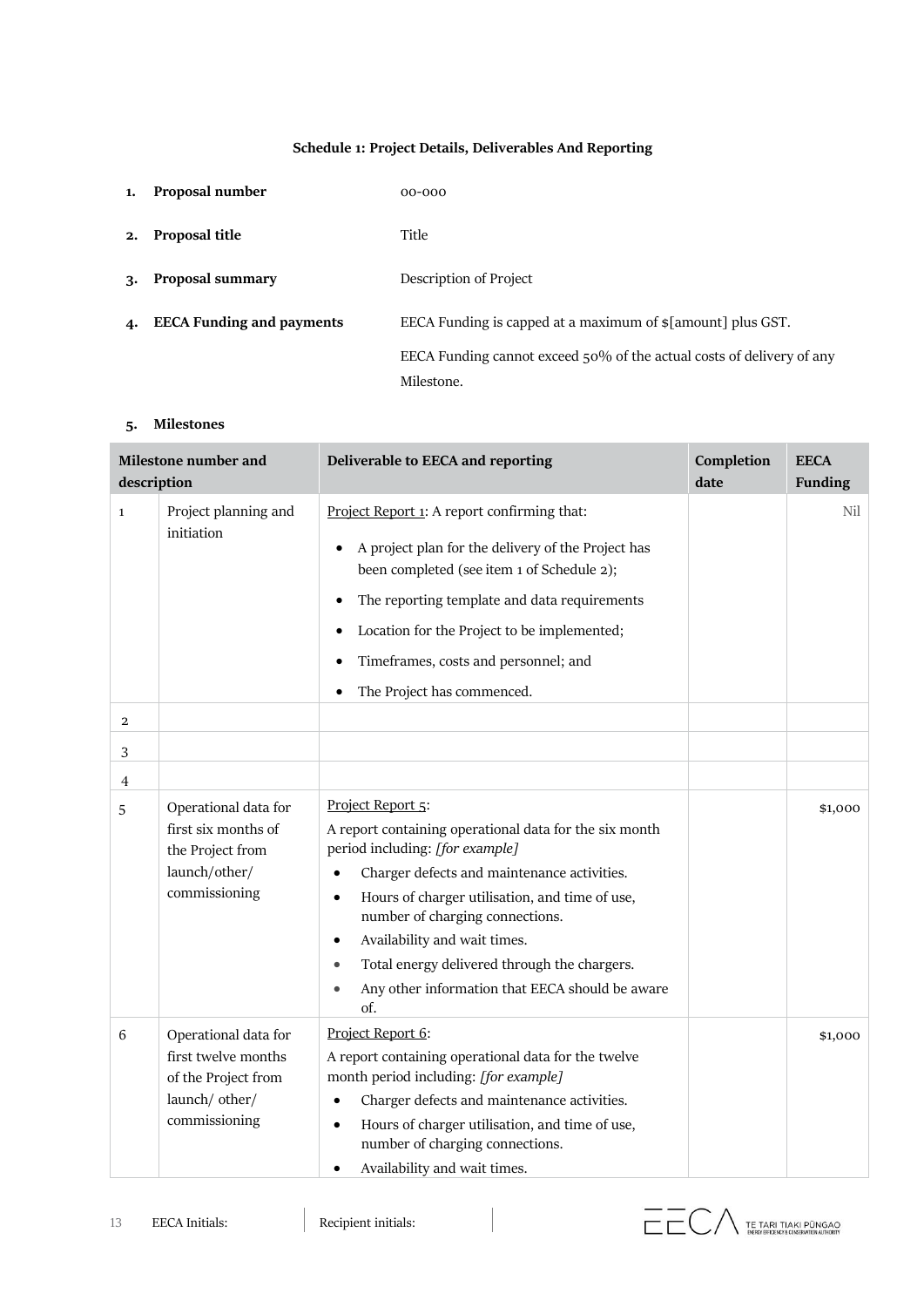|                                          | Total energy delivered through the chargers.<br>$\bullet$<br>Any other information that EECA should be aware<br>٠<br>of.                                                                                                                                                                                                                                                                                                                                                                                      |     |
|------------------------------------------|---------------------------------------------------------------------------------------------------------------------------------------------------------------------------------------------------------------------------------------------------------------------------------------------------------------------------------------------------------------------------------------------------------------------------------------------------------------------------------------------------------------|-----|
| Project close-out<br>interview with EECA | Project close-out interview:<br>An interview with EECA to discuss the outcomes of the<br>Project, alignment with Project objectives and<br>opportunities for knowledge sharing, such as industry<br>conferences, papers and promotional activity.<br>Preparation for the interview will include an assessment<br>of Project activities and outcomes during the Project<br>period, including specific results and outcomes, key<br>barriers and challenges, relevant data and evidence and<br>lessons learned. | Nil |

# **6. Address for notices**

| Recipient              | <b>EECA</b>                                |
|------------------------|--------------------------------------------|
| Recipient name         | Energy Efficiency & Conservation Authority |
| Recipient address      | Level 8, 44 The Terrace<br>Wellington 6011 |
| Attention: Name        | Attention: EECA representative             |
| Email: Recipient email | Email: LETFund@eeca.govt.nz                |

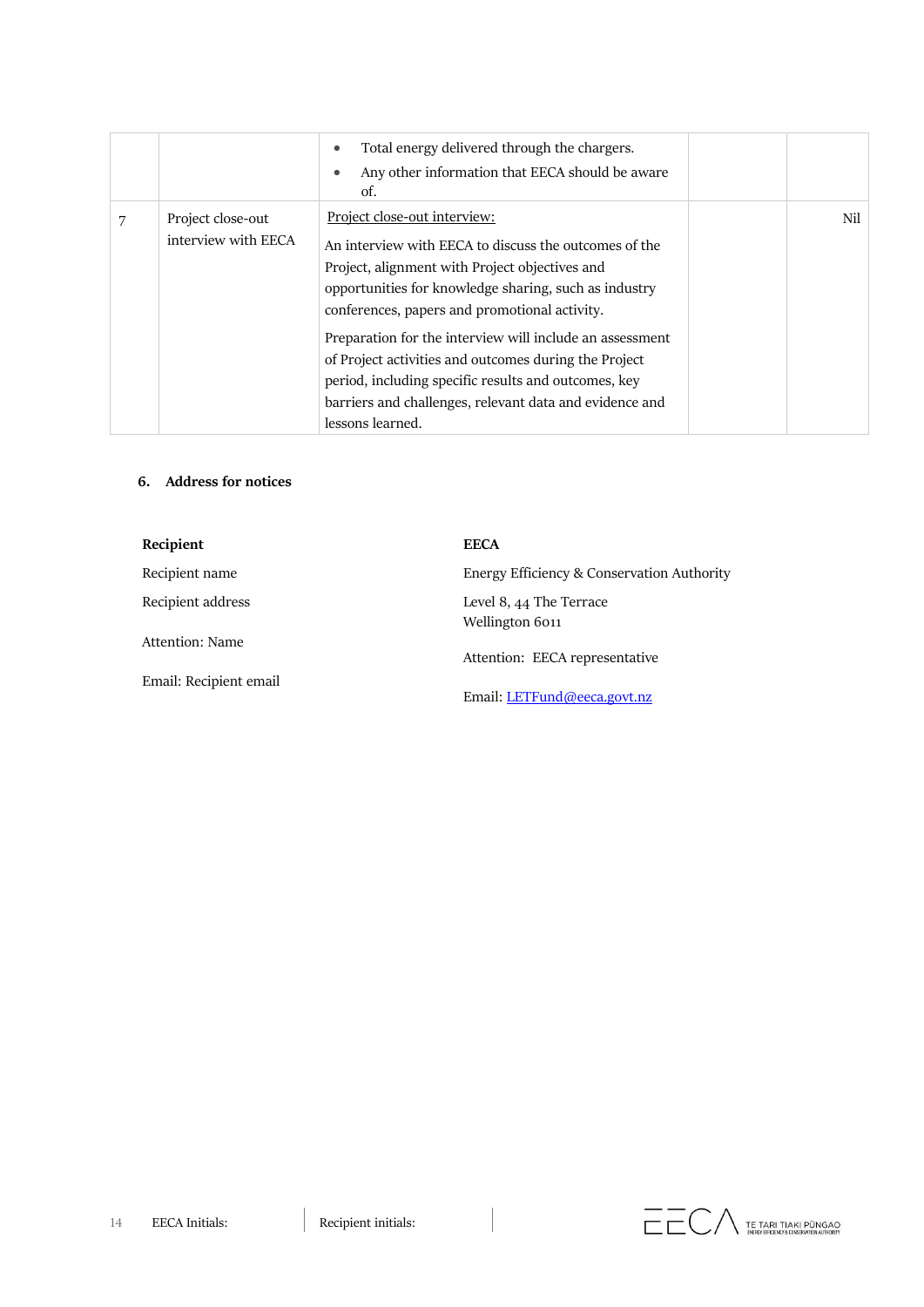#### **Schedule 2: Project Specific Conditions**

The Recipient will:

- 1. Develop a project plan, to be available to EECA on request, to manage the performance of its obligations under this Agreement; and which must include as appropriate:
	- (a) A detailed health and safety assurance plan;
	- (b) Project timetable and activity schedules;
	- (c) Updated Project budget with, as appropriate, details about vehicle, technology or charging infrastructure specifications and costs, charger costs and installation and commissioning costs, and any other details relevant to the Project;
	- (d) Site details, including address for installation of technologies or charging infrastructure, or location of Project;
	- (e) Project delivery resources;
	- (f) Project risk assessment and mitigation measures; and
	- (g) Plan for reporting under Schedules 1 and 3.

Where relevant to the project, the Recipient will:

- 2. Ensure that any electric vehicle charging infrastructure installed under this Agreement complies with the NZ Transport Agency public charging infrastructure guidelines;
- 3. Ensure that any electric vehicle supply equipment installed under this Agreement complies with the technical guidance developed by WorkSafe [\(https://worksafe.govt.nz/laws-and-regulations/regulations/electrical](https://worksafe.govt.nz/laws-and-regulations/regulations/electrical-regulations/regulatory-guidance-notes/electric-vehicle-charging-safety-guidelines/)[regulations/regulatory-guidance-notes/electric-vehicle-charging-safety-guidelines/\)](https://worksafe.govt.nz/laws-and-regulations/regulations/electrical-regulations/regulatory-guidance-notes/electric-vehicle-charging-safety-guidelines/). Projects must also follow EECA's Publicly Available Specifications (PAS) Guidelines on commercial and residential charging (https://www.eeca.govt.nz/regulations/publicly-available-specifications/);
- 4. Provide EECA with a Supplier Declaration of Conformity for each type and model of electric vehicle supply equipment installed under this Agreement;
- 5. Ensure that any electric vehicle supply equipment purchased or leased under this Agreement is insured against damage and loss for a minimum period of two years from the date of purchase;
- 6. Ensure that all electric vehicle supply equipment installed under this Agreement is available for use in a well maintained and legal state for a minimum period of two years, with an annual availability of 98%, from the date of commissioning;
- 7. Repair the funded electric vehicle supply equipment, in the event that any is out of service, in a prompt manner to ensure compliance with the availability requirements specified in item 6 above;
- 8. Ensure that all sign writing and branding to be done as part of this Agreement is completed according to brand guidance provided to the Recipient by EECA; and
- 9. Ensure that electric vehicle chargers are registered on EV Roam if relevant.

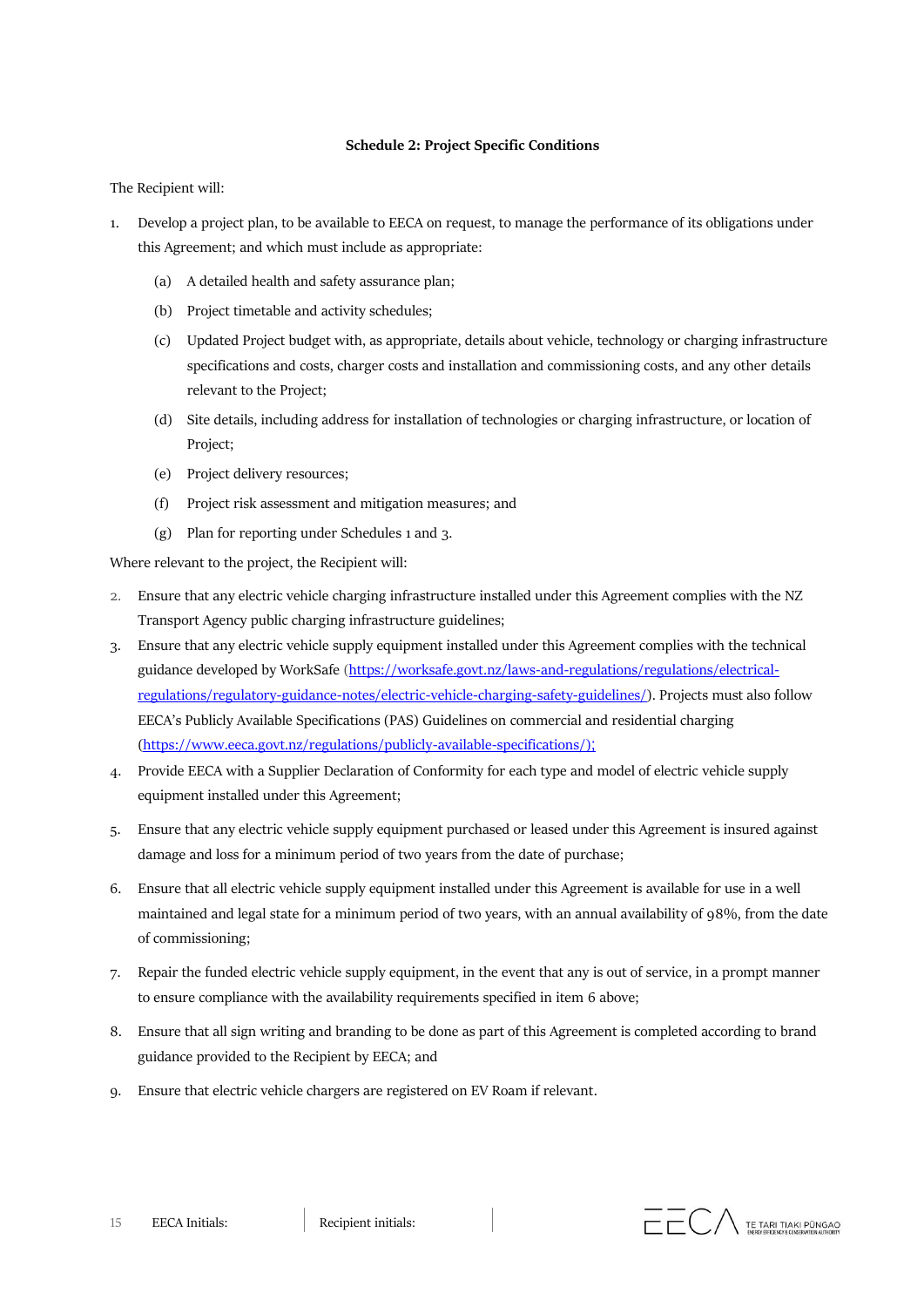# **Schedule 3: Knowledge Sharing and Reporting**

The Recipient will provide knowledge, reporting and data deliverables set out below and in Schedule 1, and as agreed with EECA from time to time. Formal reports containing the information set out below will be required at 6 and 12 months after project launch.

| Data Item                                             | Units                           | Description                                                                                                                                                                                                                        |  |
|-------------------------------------------------------|---------------------------------|------------------------------------------------------------------------------------------------------------------------------------------------------------------------------------------------------------------------------------|--|
| On-off charger station details (per Charging Station) |                                 |                                                                                                                                                                                                                                    |  |
| Location of charger                                   |                                 | Physical address of site                                                                                                                                                                                                           |  |
| Date first operational                                |                                 | The date the charger was first operational and<br>able to supply electricity                                                                                                                                                       |  |
| Owner, manufacturer and operator                      |                                 | Name and description (including manufacturer<br>model number)                                                                                                                                                                      |  |
| Technical specifications and details                  |                                 | Technical specification sheet including key data<br>that describe the characteristics of the charging<br>station (including size of charger in KW,<br>number of plugs/heads per charger, electric<br>current type, connector type) |  |
| Fuel type and supply details                          |                                 | Fuel type, electrical details and supply for<br>charger installation (e.g GXP, substation,<br>voltage supply, the electrical supply capacity at<br>the site and electric supply demand of the<br>charging station)                 |  |
| Health & Safety plan for the<br>location/charger      |                                 | Safety measures operating on the site for the<br>charger and users                                                                                                                                                                 |  |
| Operational data (per charging station)               |                                 |                                                                                                                                                                                                                                    |  |
| No. of charging events                                | # events                        | The number of times the charger is used                                                                                                                                                                                            |  |
| Quantity of charge per event                          | kwh per event                   | The quantity of energy delivered per charge                                                                                                                                                                                        |  |
| Charge event duration                                 | hh:mm:ss per event              | The total time the charging event takes place                                                                                                                                                                                      |  |
| Inactive charge time duration                         | hh:mm:ss per event              | The time during the charging event that the<br>vehicle is not drawing power from the charger<br>(e.g plugged in but not charging)                                                                                                  |  |
| Time of day for charging event                        | Start and end time<br>per event | Start and end time of the charging event                                                                                                                                                                                           |  |